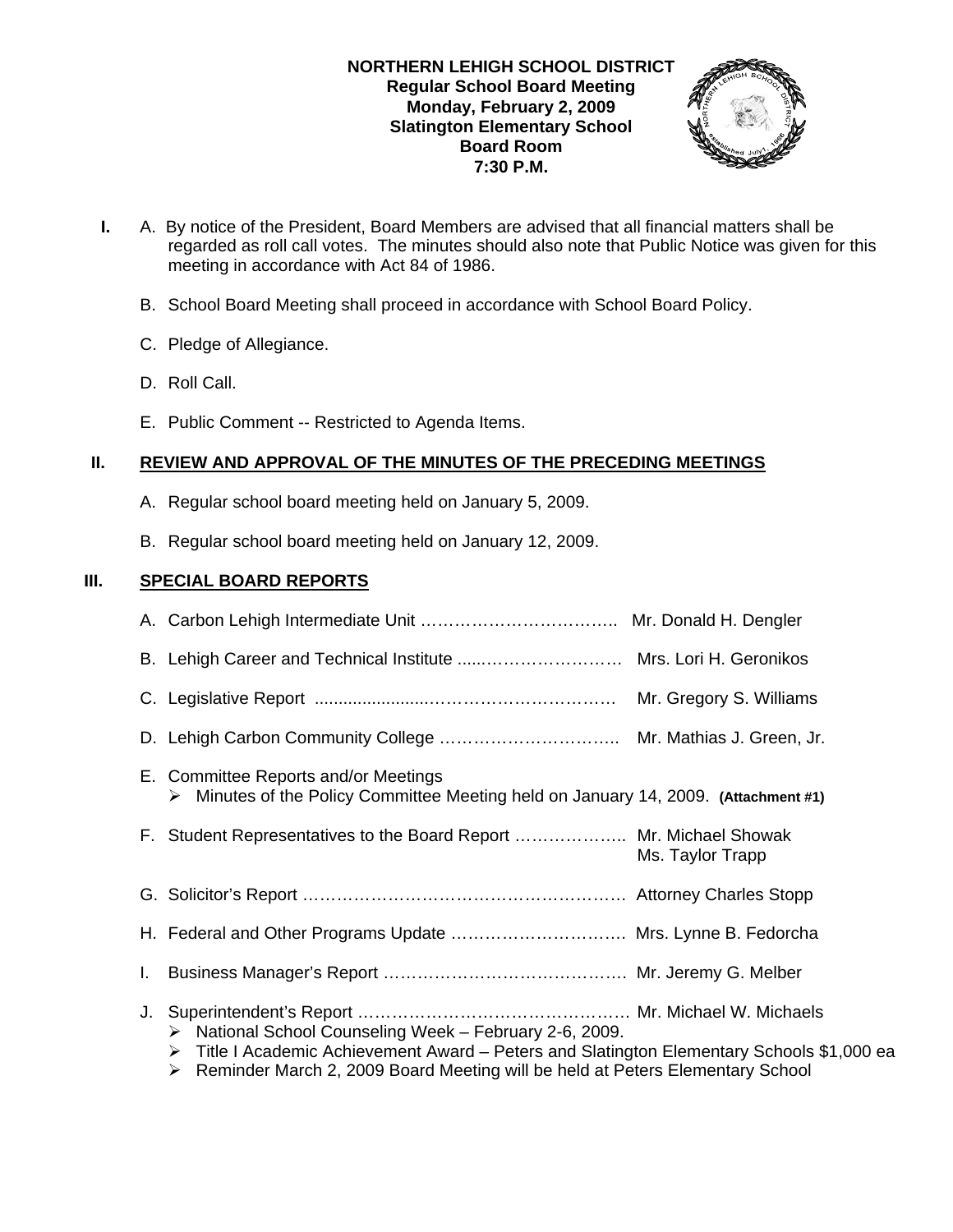#### **IV. PERSONNEL**

#### A. Appointment-Instructional

| Derek Long*                                           | <b>Temporary Professional Employee</b>                                        |  |
|-------------------------------------------------------|-------------------------------------------------------------------------------|--|
| Assignment:                                           | High School Mathematics Teacher replacing David Humenik<br>who retired        |  |
| Salary:                                               | \$40,500 pro-rated (Step 1 Bachelors on the 2008-2009 CBA<br>Salary Schedule) |  |
| Effective:                                            | January 26, 2009                                                              |  |
| *Pending Verification of missing personnel file items |                                                                               |  |

#### B. Substitute

1. Instructional

Approve the following substitute teacher for the 2008-2009 school year at the 2008-2009 substitute teacher rates as approved on the Supplementary Personnel Salary Schedule:

Trevor Bartholomew\* – Health & Physical Education Whitney Babyak – All Subjects **\*Pending verification of missing personnel file items** 

2. Non-Instructional

Approve the following individual as a substitute aide and secretary for the 2008-2009 school year at the 2008-2009 substitute rates as approved on the Supplementary Personnel Salary Schedule:

Rachael Gruber

C. Salary Adjustments

Acknowledge the following teachers who have completed the requirements per the Collective Bargaining Agreement that would entitle them to a salary increase for the second half of the 2008-2009 school year:

| <b>Scott Gerould</b><br>From:<br>To: | Step 5B+24<br>Step 5M   |
|--------------------------------------|-------------------------|
| Tracy Hoffman<br>From:<br>To:        | Step $6B+24$<br>Step 6M |
| Douglas Reynolds<br>From:<br>To:     | Step $5B+24$<br>Step 5M |

#### D. Unpaid Leave of Absence

1. Approve the request of Christina Carmody, Peters Elementary teacher, to take an unpaid leave of absence on April 20 & 21, 2009. She will be using these days in conjunction with 3 personal days on April 15-17, 2009 to attend her brothers wedding in Hawaii. Her request will not be considered a precedent for future requests per correspondence received from the Northern Lehigh Education Association.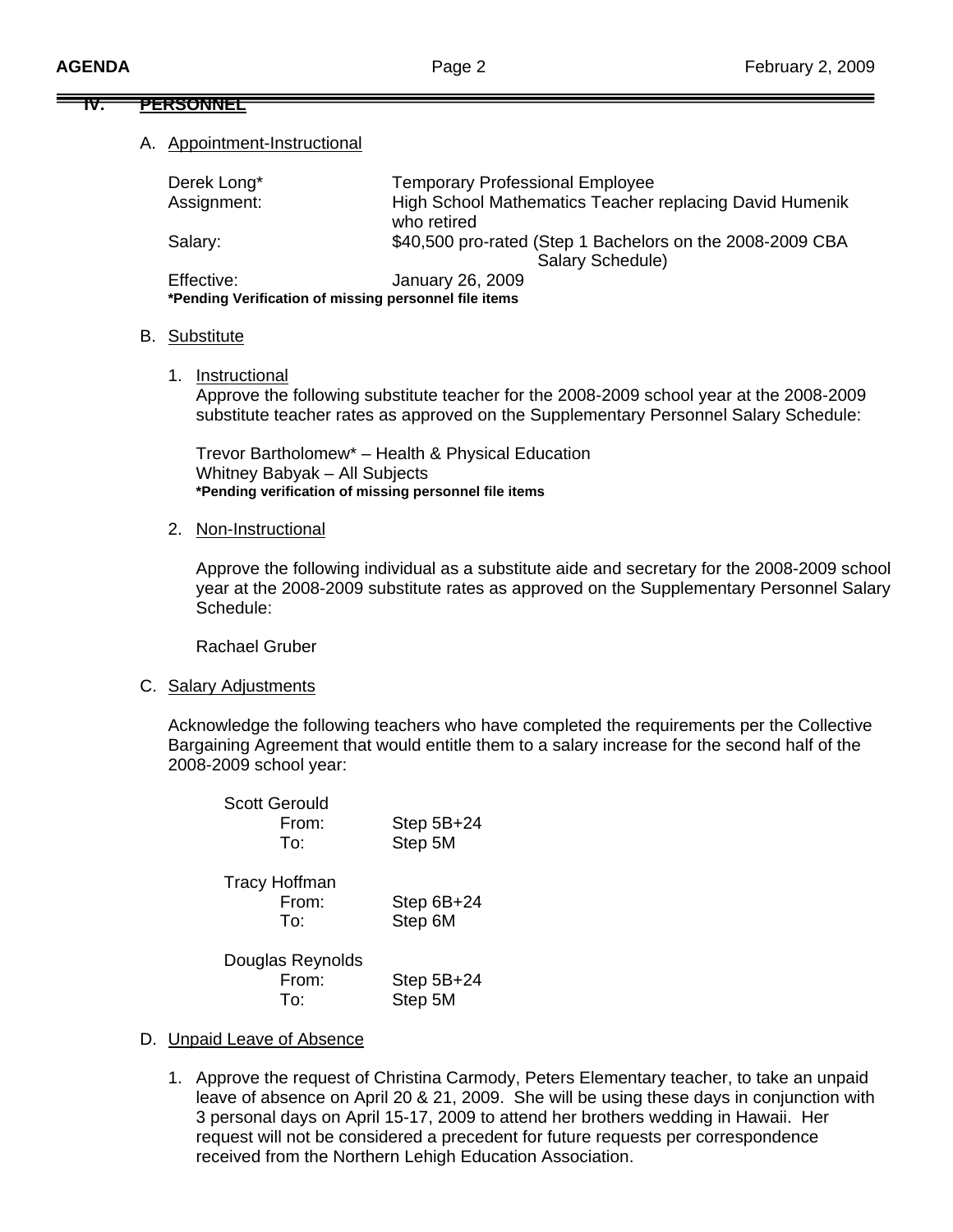2. Approve the request of Tracy Hoffman, Elementary School Nurse, to take an unpaid leave of absence on March 6, 2009. She will be using this day in conjunction with 4 personal days on March 2-5, 2009 to take a family vacation to Walt Disney World. Her request will not be considered a precedent for future requests per correspondence received from the Northern Lehigh Education Association.

## **V. CONFERENCES**

- A. Sharon Hunsicker PDE 2009 Annual Conference April 14-17, 2009 Hershey Lodge and Convention Center, Hershey, PA – Registration: \$125.00, Lodging: \$223.12, Meals: \$130.00 – Total Approximate Cost: \$478.12 – Funding: Project 720 Grant **(Attachment #2)**
- B. Kristie Ahner PDE 2009 Annual Conference April 14-17, 2009 Hershey Lodge and Convention Center, Hershey, PA – Registration: \$125.00, Lodging: \$223.12, Meals: \$130.00, Travel: \$48.00 – Total Approximate Cost: \$526.12 – Funding: Project 720 Grant  **(Attachment #3)**
- C. Lora Krum 2009 PMEA Annual Conference April 23-25, 2009 Valley Forge Convention Center, King of Prussia, PA – Registration: \$110.00, Lodging: \$320.00, Travel: \$42.00 – Total Approximate Cost: \$526.12 – Funding: Slatington Elementary Budget **(Attachment #4)**
- D. Rhonda Frantz Attendance/Child Accounting Professional Association (A/CAPA) Spring Conference – March 19-20, 2009 – Hotel Hershey, Hershey, PA – Registration: \$175.00, Lodging: \$223.00, Travel: \$88.00, Meals: 8.00 – Total Approximate Cost: \$494.00 – Funding: Business Office Budget **(Attachment #5)**

## **VI. POLICY**

- A. Board Policy First Reading
	- 1. Approve school board policy 201 Pupils Admission of Students, as presented after first reading. **(Attachment #6)**
	- 2. Approve school board policy 246 Pupils Students Wellness, as presented after first reading. **(Attachment #7)**
	- 3. Approve school board policy 539 Non-Professional Employees Uncompensated Leave, as presented after first reading. **(Attachment #8)**
	- 4. Approve school board policy 605 Finances Tax Levy, as presented after first reading. **(Attachment #9)**
	- 5. Approve school board policy 705 Property Safety, as presented after first reading. **(Attachment #10)**
	- 6. Approve school board policy 707 Property Use of School Facilities and Equipment, as presented after first reading. **(Attachment #11)**
	- 7. Approve school board policy 801 Operations Public Records, as presented after first reading. **(Attachment #12)**
- B. Right to Know Officer Appoint Mr. Michael W. Michaels, Superintendent of Schools, as the Right to Know Officer for the district. He will be responsible for all public record requests and his assistant will be Sharon Sherman from the business office.

#### **VII. CURRICULUM AND INSTRUCTION**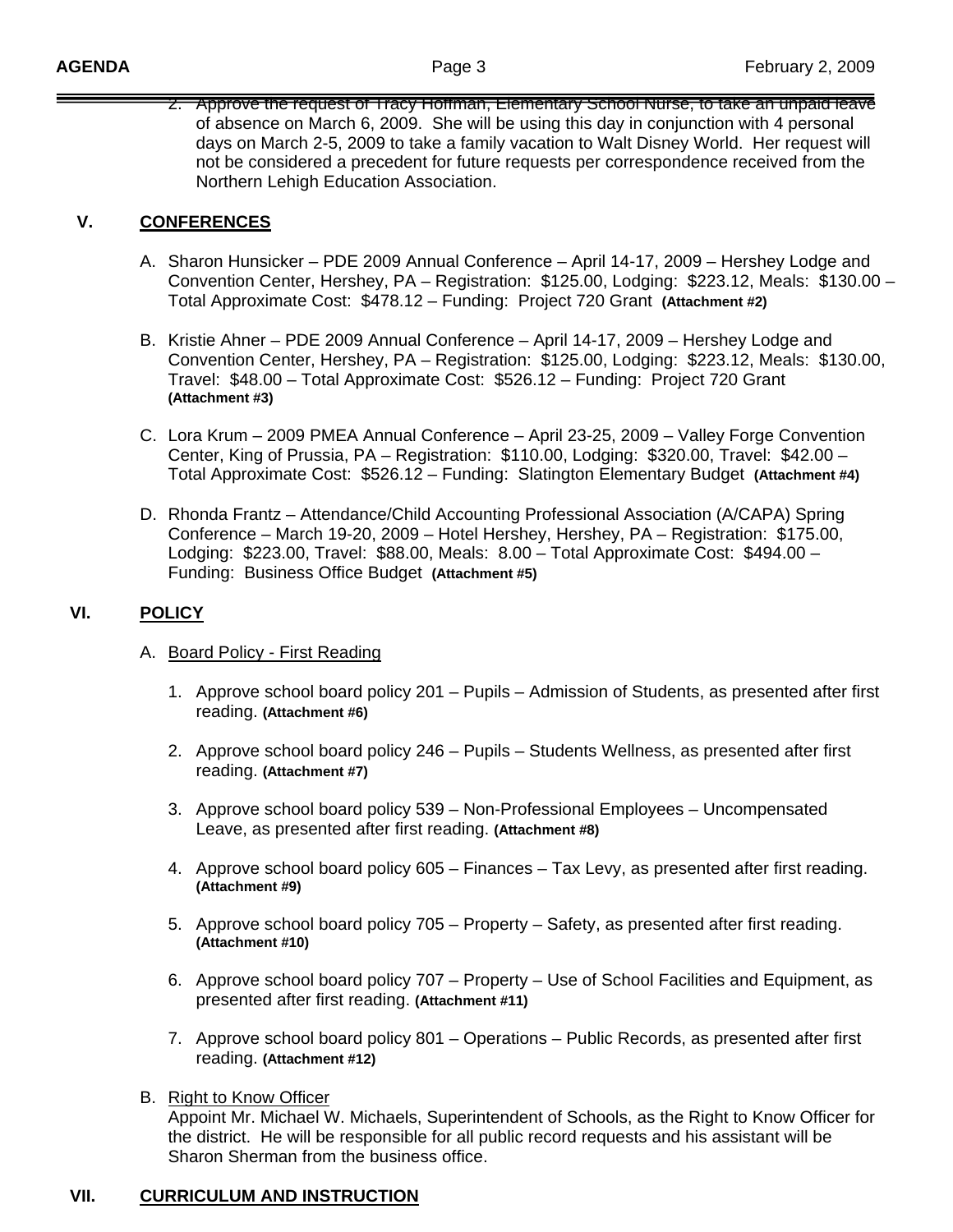A. Approve administration to enter into a partnership agreement with Northwestern Lehigh School District in order to provide our students with greater options to earn concurrent high school/college credit. The term of the Dual Enrollment Partnership Proposal between Northern Lehigh School District and Northwestern Lehigh School District will be from July 1, 2009 – June 30, 2010. **(Attachment #13)**

## **VIII. OLD BUSINESS**

- A. Motion to remove from the table the Per Capita Abatement/Exoneration Requests tabled at the January 5, 2009 board meeting.
- B. Approve abatement/exoneration requests of per capita taxes, for the residents that fall within the guidelines, as presented. **(Attachment #14)**

#### **IX. NEW BUSINESS**

#### **X. FINANCIAL**

- A. Approve the Following List of Bills:
	- 1. General Fund month of January
	- 2. Capital Projects Fund month of January
	- 3. Athletic Fund month of January
	- 4. Refreshment Stand Fund month of January
- B. Approve the Following Financial Reports:
	- 1. NLMS Student Activities Account month of December
	- 2. NLHS Student Activities and Scholarship Accounts for the month of December
- A. Approve abatement/exoneration requests of per capita taxes, for the residents that fall within the guidelines, as presented. **(Attachment #15)**
- B. Accept the 2007-2008 audit and management report for the single audit ending June 30, 2008. A copy of the audit was distributed at the January 12, 2009 school board meeting.
- C. Approve budgetary transfers for the 2008-2009 fiscal year as presented. **(Attachment #16)**
- D. Approve the resolution directing Northampton County Tax Claim Bureau not to collect delinquent taxes on behalf of Northern Lehigh School District as presented. **(Attachment #17)**
- E. Approve the resolution directing Lehigh County Tax Claim Bureau not to collect delinquent taxes on behalf of Northern Lehigh School District as presented. **(Attachment #18)**

## **XI. LEGAL**

## **XII. CORRESPONDENCE**

#### **XIII.** I**NFORMATION**

- A. Minutes of the Lehigh Career & Technical Institute Joint Operating Committee meeting held on October 22, 2008 and December 10, 2008 and the LCTI Director's Report for December 2008 and January 2009.
- B. Minutes of the Carbon Lehigh Intermediate Unit 21 Board of Directors meeting held on December 15, 2008.